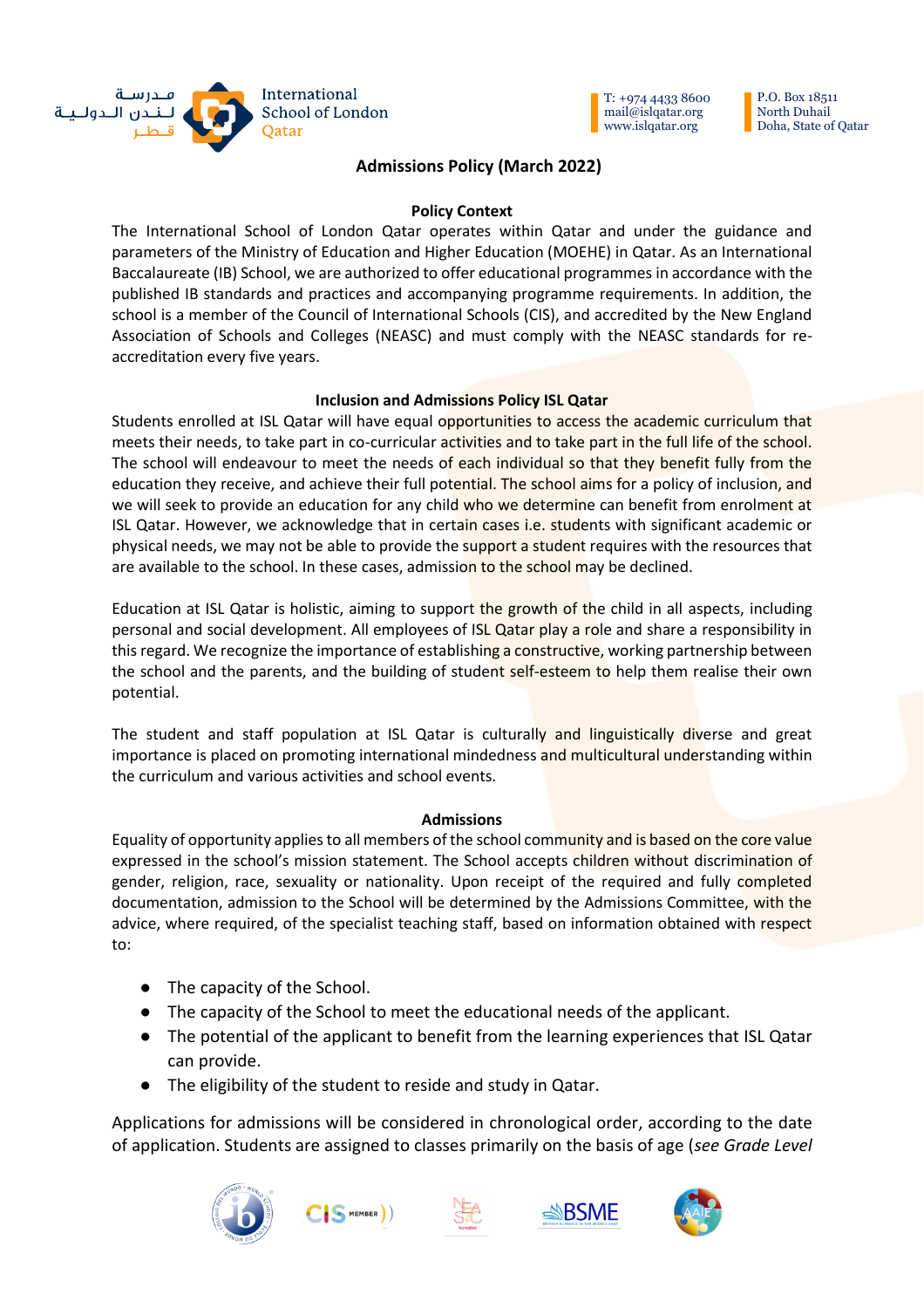

P.O. Box 18511 North Duhail Doha, State of Qatar

*Placement* in Appendix 1) and according to the MOEHE guidelines (Ministry of Education in Qatar equivalency table of different curriculums, see Appendix 2). However, factors such as previous reports, assessment / interview results, physical and emotional development and other relevant details are also considered. The final decision rests with the Admissions Committee. If in the judgement of the Admissions Committee, an applicant meets the criteria described above, and space is available, acceptance may be offered. The conditions of acceptance will be clearly stated. Students that were previously accepted, enrolled or waitlisted but did not join ISL Qatar will be reassessed one year after the initial assessment took place. The Admissions Committee reserves the right to deny admission to any applicant reassessed if there were reasons to believe that it is in the best interest of the applicant. All documentation (latest nursery / school report and teacher recommendation form) should be updated and submitted in the applicant's portal. The School also reserves the right to postpone admission if the maximum class capacity has been reached in a particular grade level. In this case, the successful applicant is placed on a waiting list. It is the decision of the parents whether their child/children will remain on the waiting list after the re-enrolment process for current ISL Qatar students' ends, and if still there is no available seat. When capacity allows the enrolment of a new applicant, the Admissions Committee will select and accept a qualified applicant from the waiting list, according to various different factors (age, gender, nationality, personality etc.) that affect the dynamics of the current grade of ISL Qatar and not according to the date of placement in the waiting pool. Priority is provided to those who have already siblings in the school, and to the children of members of ISL Qatar staff.

# **Required Documentation for Admissions**

The following documentation needs to be submitted for an application to be considered complete and for the Admissions Officers to review it:

- Online application with one passport size photo.
- Passport copy of the applicant, and the parent or guardian.
- QID (Residence permit number) of applicant (if applicable).
- Vaccination card copy.
- Evaluation fee of QAR 530 (for Grades 1-12). The Evaluation Fee covers administrative costs only and does not guarantee a place in the school.
- For Grade 2 to Grade 12: School reports for the previous two years and reports of the current year.
- For Early Childhood to Grade 1: Current or previous nursery/school report if the student is attending any.
- The results of any and all standardized testing, including educational evaluations or other medical reports.
- Completed Teacher Reference Form (online in student's portal and for all Grades).
- For Secondary Students: Head of Secondary online recommendation form (online in student's portal). A Letter of Recommendation from the Head of School or Principal, submitted on headed paper and stamped. This letter should address the applicant's overall academic ability, any specific ability or learning need and behaviour.
- For Grade 9,10,11 and 12 applicants: Please upload the latest transcripts.







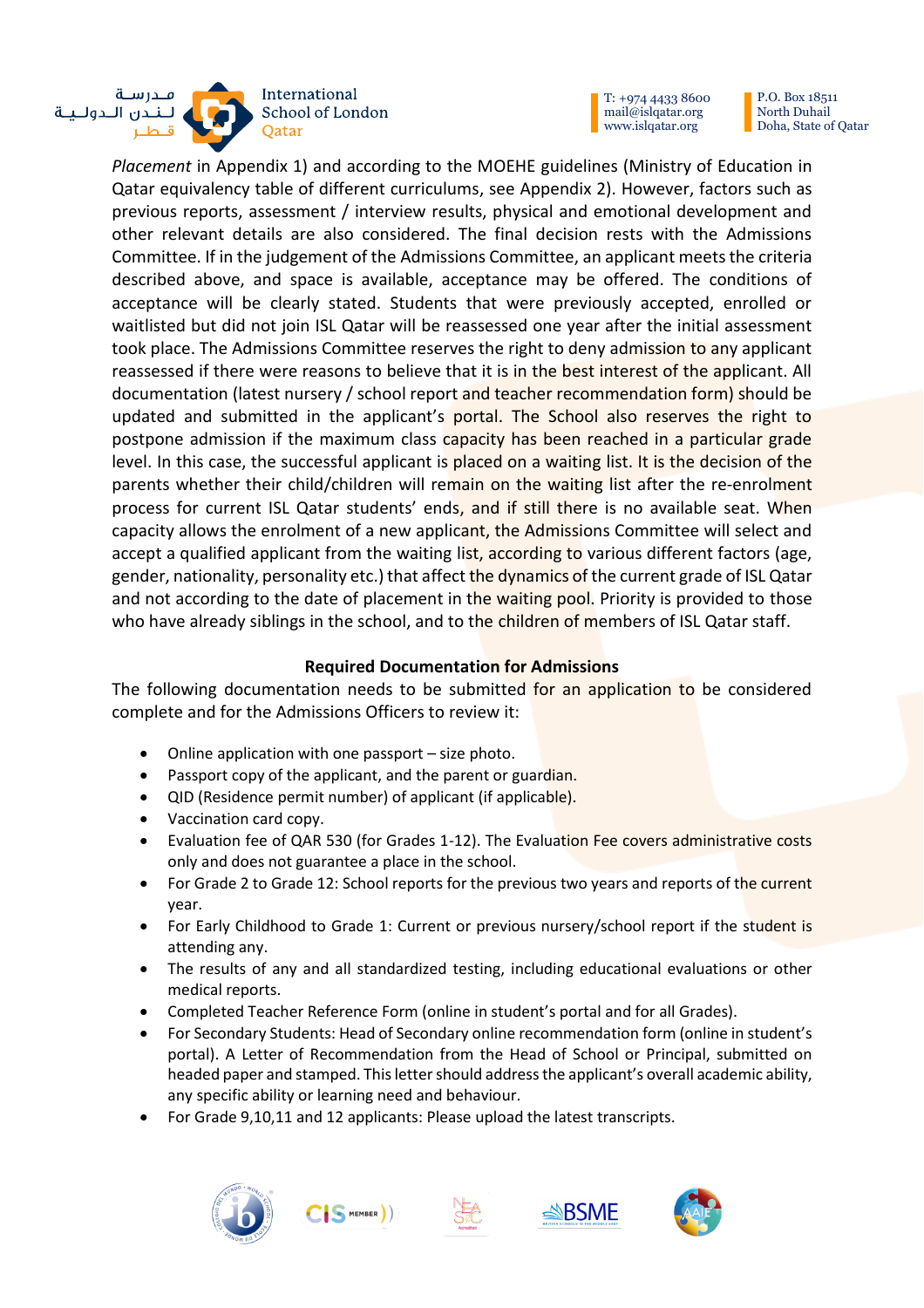

P.O. Box 18511 North Duhail Doha, State of Qatar

Incomplete applications of over 1 month will be archived. Student's applications, that do not show up on their scheduled assessments without prior notice, will be archived after 3 days.

## **Grade Placement**

To enter Early Childhood 1 (EC1) the child must be aged at least three years by September 30. Where it is considered to be of benefit to the student, they may be placed in a grade than that requested. For students who are already in Qatar and registered in the registration system of the Ministry of Education in Qatar placement will be decided according to the Ministry's equivalency (see Appendix 2 – MOE equivalency table) of the curriculum that the student is coming from with the IB curriculum.

For students that come from abroad and applying for Grade 2 and up placement will be decided according to the equivalency table (see appendix 2) of the Ministry of Education in Qatar.

# **Learning Support at ISL Qatar**

Learning Support ISL Qatar has a specialist Learning Support Team that supports students with a range of academic, emotional and language needs. Parents of applicants with a specific need must submit complete reports with the application, these may include Individualised Education Programs (IEPs), Educational Psychologist reports, Occupational or speech and language reports. The school will only admit students whose specific academic, physical or other learning needs can be provided for by the existing resources and personnel at the school. Students who require additional Learning Support may be admitted if it is believed that the school can offer an appropriate level of support and that the child can be placed in the regular mainstream classroom.

When reviewing the application of a student with specific needs, the Admissions Committee will consult with the Learning Support specialists. Students may be admitted pending agreement to engagement in a programme of additional support, e.g. Individualised Education Plan, counselling, and other kinds of learning support as appropriate, which may incur additional fees. In the case where a specific need has not previously been identified, the school reserves the right to review the situation in order to assess the appropriateness of the student's presence in the school based on our capacity to address their needs.

## **English as an Additional Language (EAL)**

As part of the admissions process, some applicants to the school are designated for EAL testing prior to being offered acceptance. In these cases, the admissions department will notify the EAL staff in order to set up an appropriate time for administering the WIDA assessment. Upon completion of the assessment, the test administrator will promptly email the results to admissions and include a short commentary of the student's disposition, ability to sit the test, and an early determination of whether the student, if accepted, would be likely to require EAL support.







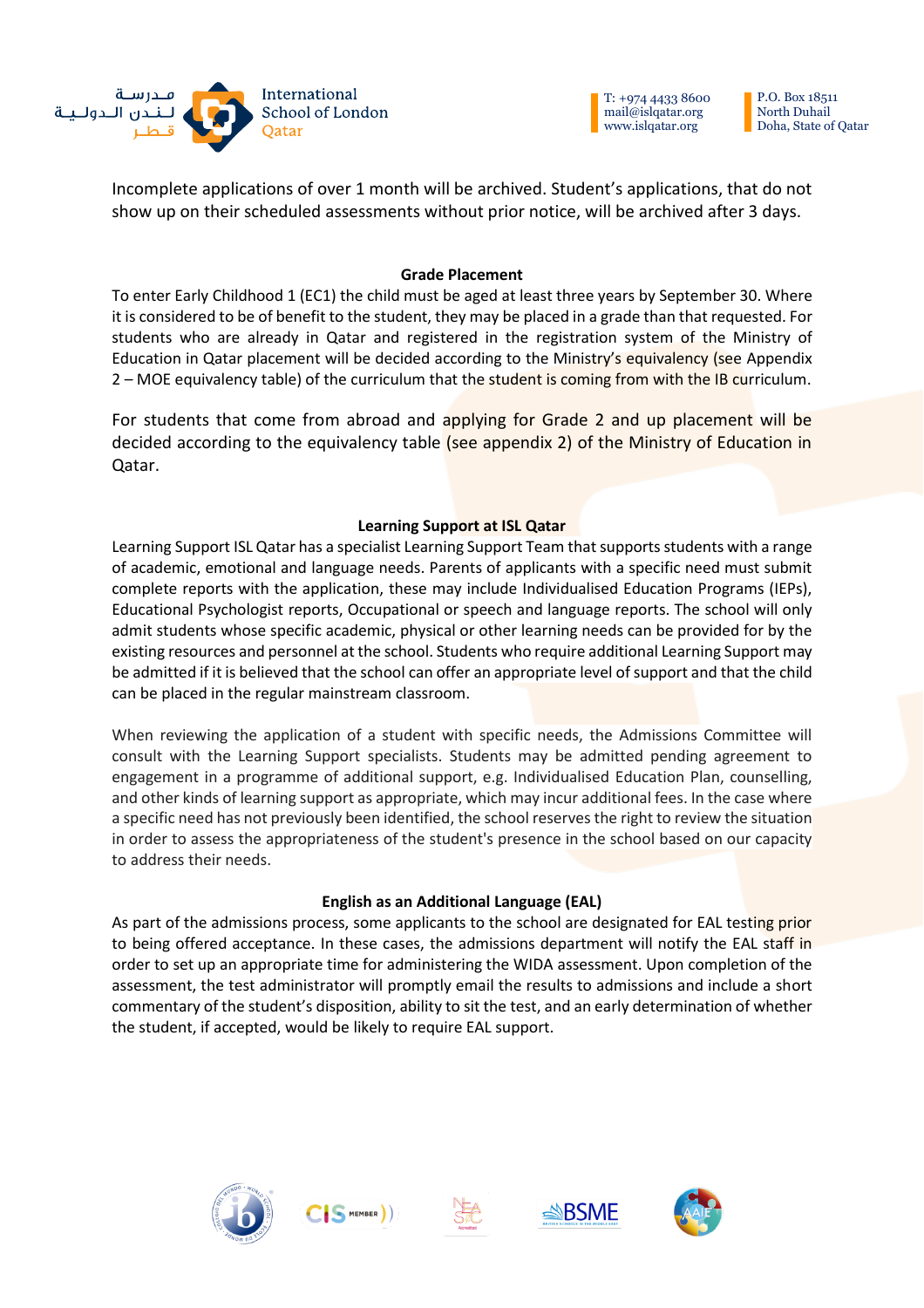

P.O. Box 18511 North Duhail Doha, State of Qatar

### **Reserving seats and payments**

Once a candidate is accepted academically, and according to availability of seats, an email will be sent to parents with an enrolment offer. The offer has to be signed electronically and payment has to be made within 5 (calendar) days after the offer date. Where there is no payment made, or proof of payment offered, the offer will be withdrawn and the application will be archived.

### **Re-enrolment of students**

Student re-enrolment should be completed for each Academic Year and parents should inform the school of the students intention to continue studying at the school. The school will seek confirmation and communicate deadlines by which re-enrolment fees should be received. If re-enrolment information is not received within these deadlines student places cannot be guaranteed for the following Academic Year.

## **Entrance Requirements to the full IB Diploma Programme**

In order to be admitted to the full IB Diploma Programme, students must acquire subject-teacher recommendations for the subjects and levels selected AND meet the entrance requirements for G11. Please note that students who fail to meet the entry requirements will be required to repeat G10 should they decide to stay at ISL Qatar.

**In order to progress into G11**, students must meet the following requirements:

#### **IB Diploma Entrance Requirements:**

- Attendance of at least 90%.
- A total of a minimum of **33** points out of a total of **56**.
- A total of at least **15** points from those subjects that students have elected to study at Higher Level (*see exceptions below*).
- A total of at least **11** points from those subjects that students have elected to study at Standard Level (*see exceptions below*).
- At least a **grade 4** in the Personal Project.
- Completion of the **Service as Action** programme to the satisfaction of the school.
- Subject teacher recommendations for all chosen DP courses submitted on headed paper and stamped.
- A successful interview with the DP Leaders.
- At least a **grade 4** in a Language and Literature course.

MEMBER

- Students wishing to study 2 Individuals and Societies subjects in the Diploma need a minimum of a 6 in Grade 10.







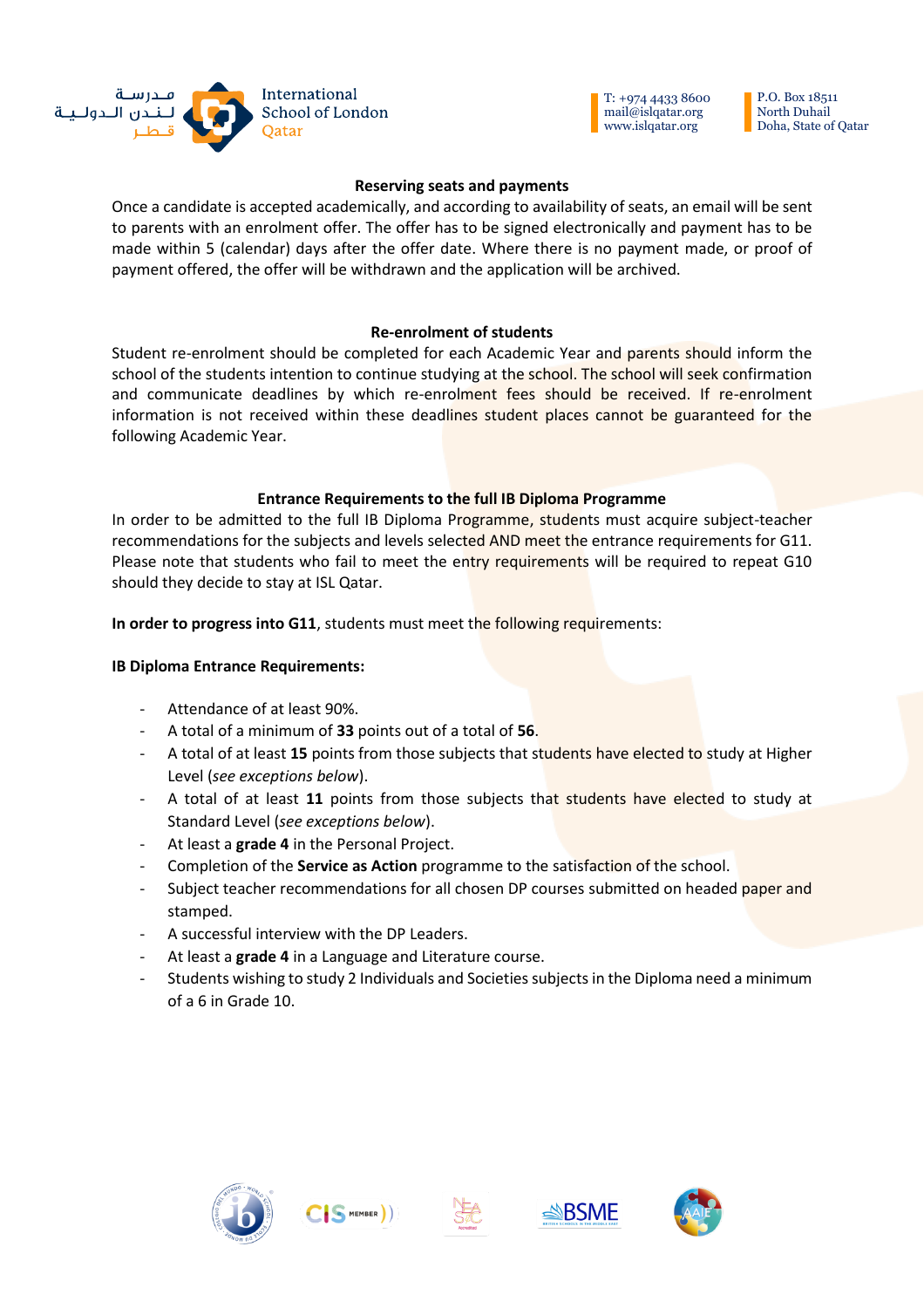

P.O. Box 18511 North Duhail Doha, State of Qatar

# **Exceptions (Higher Level):**

#### **Science**

Students who wish to study two sciences at Higher Level will be required to achieve a Grade 6 in *both* their MYP science courses. In such cases, a total of at least 17 points is required from those subjects that students have elected to study at Higher Level.

#### **Mathematics**

Students who wish to study Higher Level Mathematics, will need to achieve a Grade 5 in MYP Extended Mathematics *or* a Grade 7 in MYP Standard Mathematics. In the latter case, a total of at least 14 points is required from those subjects that students have elected to study at Standard Level.

## **Exceptions (Standard Level):**

#### **Mathematics**

All students must take Mathematics at either Standard or Higher Level. To gain entry to the Standard Level course, students must achieve *at least* a grade 4.

Please note that acceptance onto the full Diploma or any of the Diploma courses is at the discretion of the Head of Secondary.









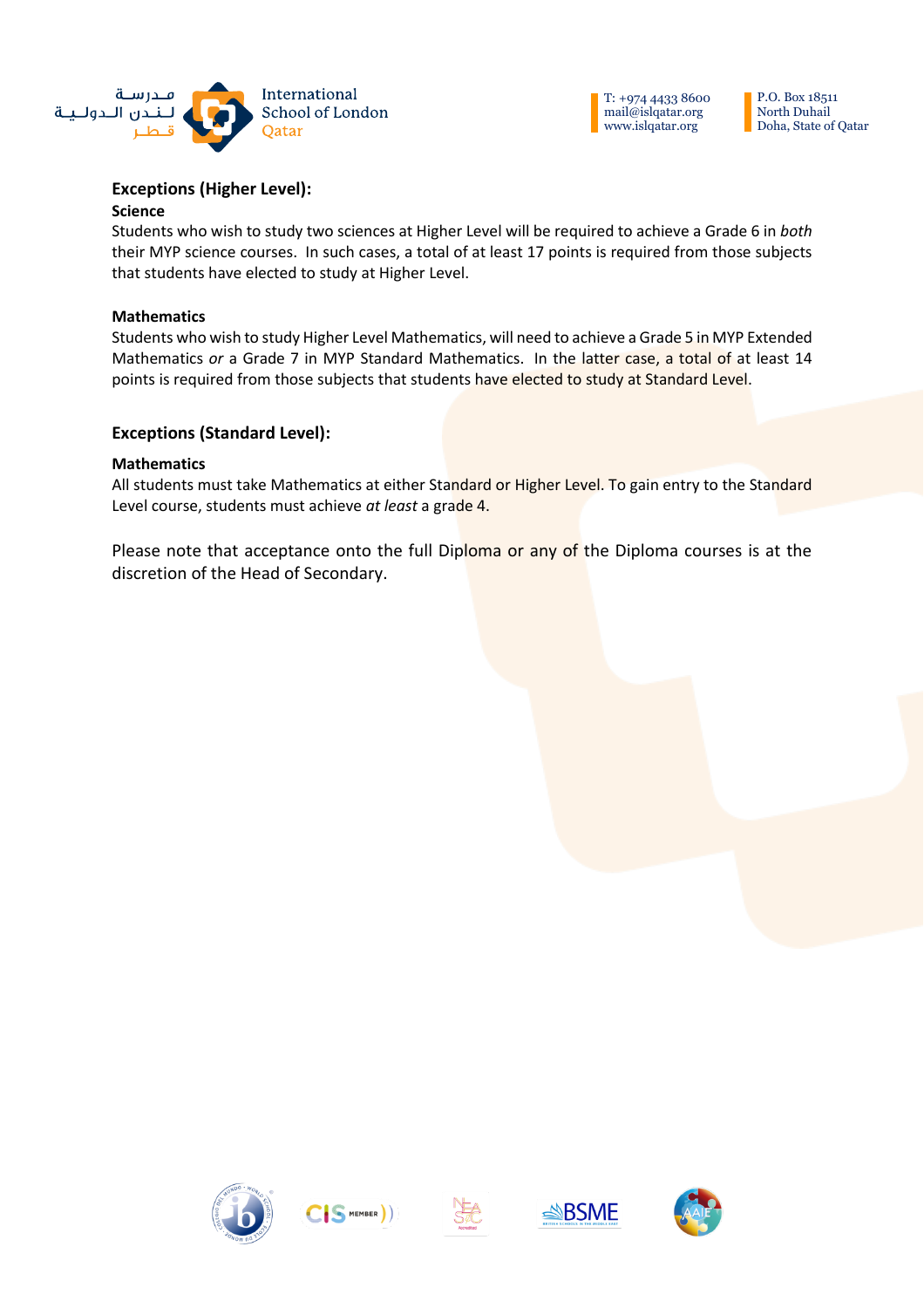

 $\Gamma$ 



P.O. Box 18511 North Duhail Doha, State of Qatar

٦

# **Appendix 1**

| Grade Level Placement 2022-2023 |                              |                              |  |  |  |  |  |  |  |  |  |
|---------------------------------|------------------------------|------------------------------|--|--|--|--|--|--|--|--|--|
| Age                             | D.O.B (30 September Cut-off) | <b>ISL Qatar Grade Level</b> |  |  |  |  |  |  |  |  |  |
| $3 - 4$                         | Oct. 1 2018 – Sept. 30 2019  | Early Childhood 1            |  |  |  |  |  |  |  |  |  |
| $4 - 5$                         | Oct. 1 2017 – Sept. 30 2018  | <b>Early Childhood 2</b>     |  |  |  |  |  |  |  |  |  |
| $5 - 6$                         | Oct. 2016 – Sept. 30 2017    | Kindergarten                 |  |  |  |  |  |  |  |  |  |
| $6 - 7$                         | Oct. 2015 – Sept. 30 2016    | Grade 1                      |  |  |  |  |  |  |  |  |  |
| $7 - 8$                         | Oct. 2014 – Sept. 30 2015    | Grade 2                      |  |  |  |  |  |  |  |  |  |
| $8 - 9$                         | Oct. 2013 – Sept. 30 2014    | Grade 3                      |  |  |  |  |  |  |  |  |  |
| $9 - 10$                        | Oct. 2012 – Sept. 30 2013    | Grade 4                      |  |  |  |  |  |  |  |  |  |
| $10 - 11$                       | Oct. 2011 – Sept. 30 2012    | Grade 5                      |  |  |  |  |  |  |  |  |  |
| $11 - 12$                       | Oct. 2010 – Sept. 30 2011    | Grade 6                      |  |  |  |  |  |  |  |  |  |
| $12 - 13$                       | Oct. 2009 – Sept. 30 2010    | Grade 7                      |  |  |  |  |  |  |  |  |  |
| $13 - 14$                       | Oct. 2008 – Sept. 30 2009    | Grade 8                      |  |  |  |  |  |  |  |  |  |
| $14 - 15$                       | Oct. 2007-Sept. 30 2008      | Grade 9                      |  |  |  |  |  |  |  |  |  |
| $15 - 16$                       | Oct. 2006 - Sept. 30 2007    | Grade 10                     |  |  |  |  |  |  |  |  |  |
| $16 - 17$                       | Oct. 2005 - Sept. 30 2006    | Grade 11                     |  |  |  |  |  |  |  |  |  |
| $17 - 18$                       | Oct. 2004 - Sept. 30 2005    | Grade 12                     |  |  |  |  |  |  |  |  |  |